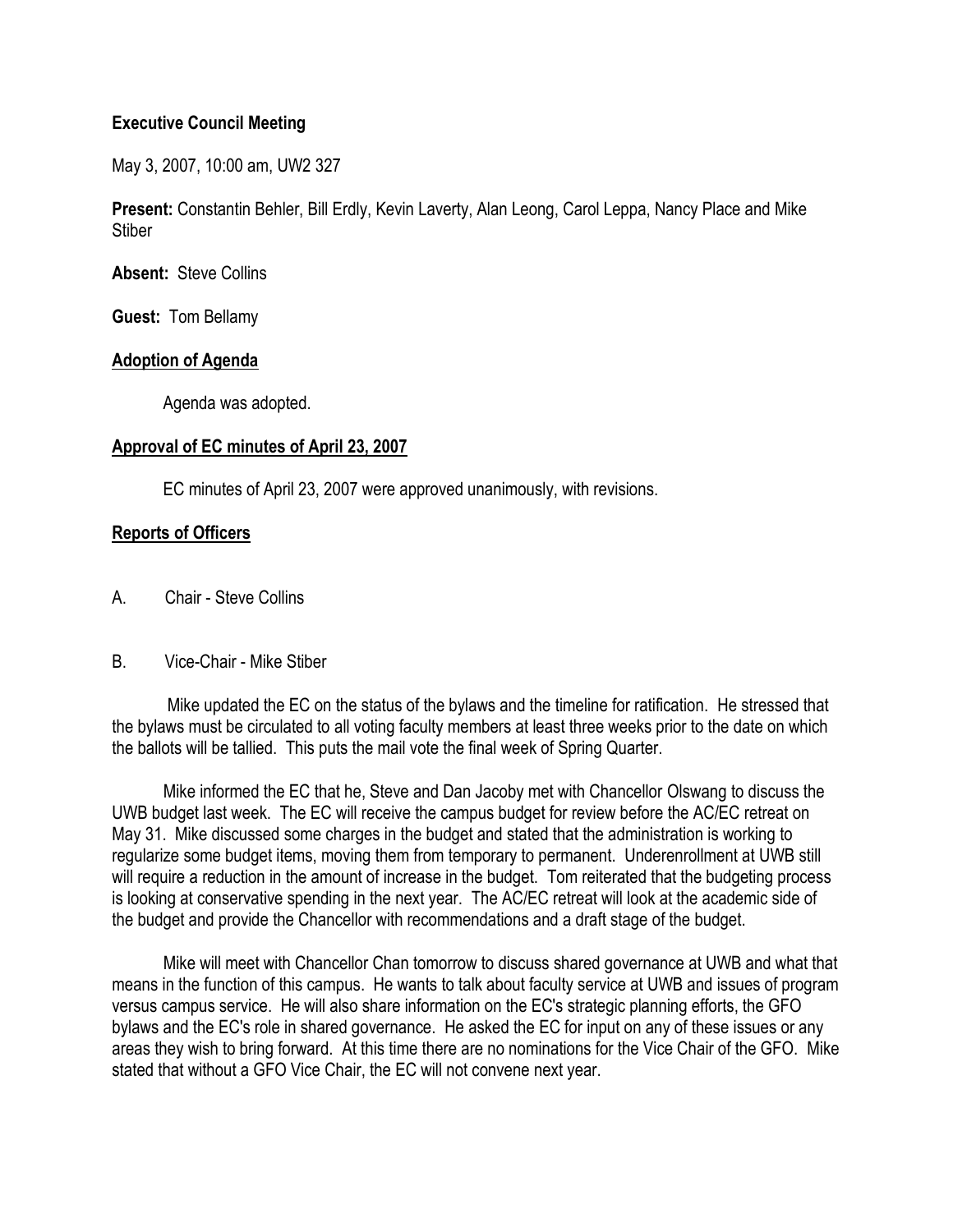# **Reports of Committees**

A. Curriculum Committee - will meet on May 9.

The Curriculum Committee will review the criteria for designating "W" courses at UWB. The designation of writing courses varies from college to college at UW. We would like to standardize our criteria for graduation requirements.

B. Faculty Affairs - no report.

C. Instructional and Research Support Committee - met on April 16, a decision was made that the IRSC will remain as a GFO committee in the bylaws.

D. Strategic Planning and Budget

Dan Jacoby, Chair of the committee met with Steve, Mike and the Chancellor to discuss the UWB budget.

#### E. Student Relations

Carol and Pete are reviewing admission files. They will submit a summary report to the VCAA on student admissions. We have about 125 confirmed admissions for Autumn Quarter 2007.

Kevin reported on the Facilities Use Approval Committee (FUAC). There are current issues involving office space and this problem will only worsen in the future. The UW3 building has been pushed back in the budget to 2013 and we are running out of space. Kevin asked the EC for input on space allocation, should we move walls at this time or look at off-site accommodations? Tom shared some information on a process to draft an annual classroom schedule to offset some of these problems. He told the EC that he is working on a process to have a full draft of the annual classroom schedule by March or April, 10 months in advance of room utilization. He is also working with Cascadia Community College to develop shared space arrangements. Kevin will keep the EC updated on this situation.

#### **Reports from Programs**

Business - will not be hiring an accounting professor at this time.

Nursing - will begin a new curriculum starting summer quarter, with a 5-credit course structure rather than the 3-credit course structure. The northern cohort in Skagit Valley is offering an RN to BSN program.

Education - is exploring an Early Childhood concentration and will offer a Summer Quarter program. The Summer certificate program does not count FTE credit, this presents a dilemma for the Education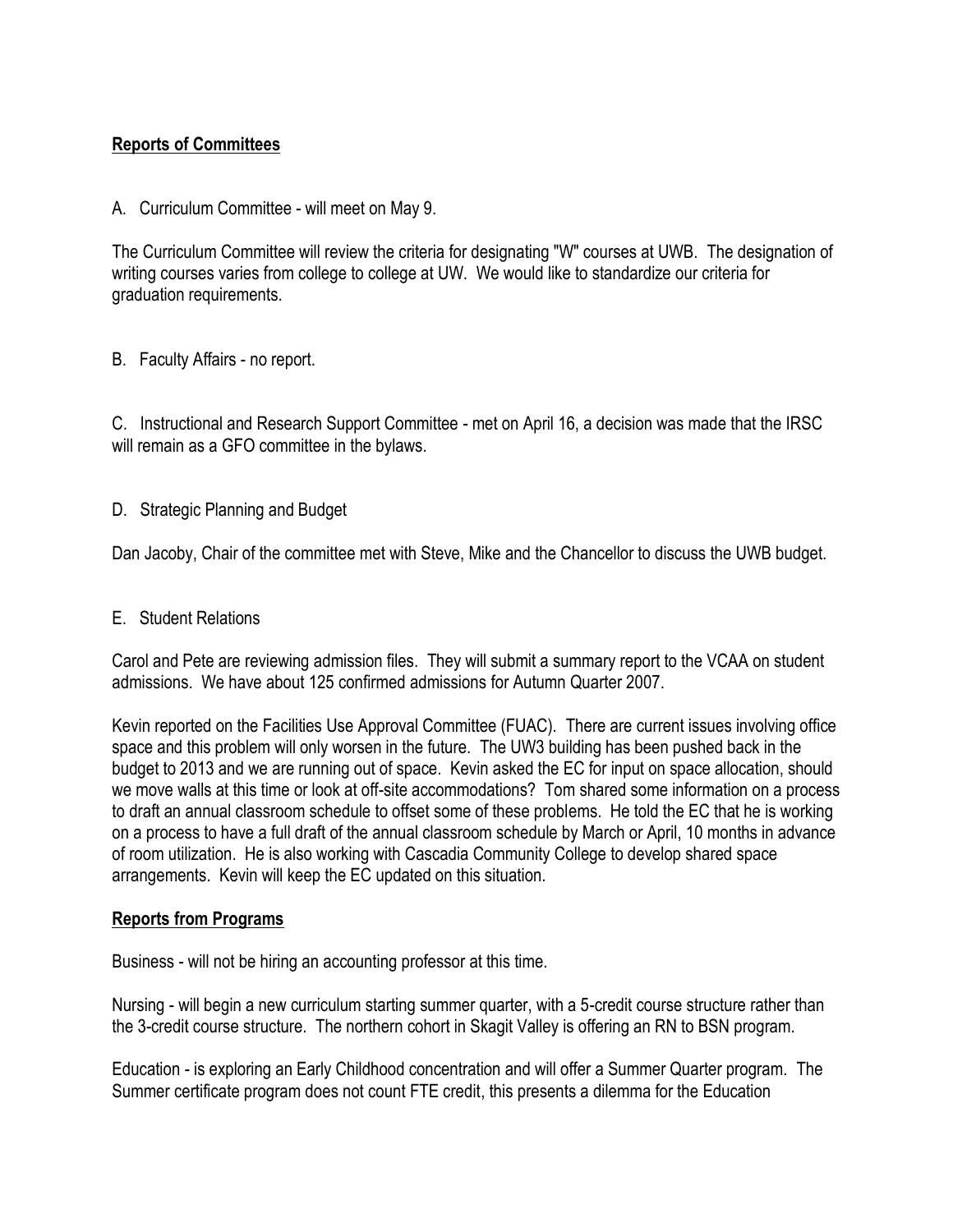Program. Self sustaining programs could count toward FTEs, Environmental Education and a mentoring certificate programs are two options.

IAS - has begun working within the curriculum areas work groups.

CSS - moving forward on the BA in Applied Computing, it is in the final stages of review by other institutions. The Masters of Science in Computing and Software Systems is ready to be implemented.

## **Old Business**

A. GFO Bylaws (Stiber)

 Mike brought the EC up to date on the revisions in the GFO bylaws, a change to the Faculty Council on Promotion, Tenure and Faculty Affairs ends the term of service two years after election on June 15 rather than September 15. Full professors, including directors can serve on the Council, but a minimum number of Full Professors is not required; this new configuration may revise or do away with the current structure of the committee of the fulls. The final draft of the bylaws will be emailed to the voting faculty for review before the vote to approve is distributed.

B. Revision of student evaluations reports (Stiber)

 Mike asked the EC to review the "Student Evaluation of Instruction" from the UW Office of Educational Assessment. He would like input from the EC on whether this tool is useful to our faculty or how it may be improved. One issue that should be resolved is how UWB is considered by the Office of Educational Assessment; we are viewed as an external customer.

## **EC discussion:**

- Is the current information on this evaluation useful to UWB?
- Did FCAS formulate this evaluation and was UWB included in the formula?
- What should UWB do to make UWS realize that we should not be considered an external customer?
- How do UWB's programs handle evaluations?
- Educational Assessment does the evaluations for UWS, who does ours?
- The connection to UWS could be a double-edged sword, we do not have a Dean of Undergraduate Education for our bachelor degrees (and it could be implied that we fall under the Seattle dean if we wish to push equivalency with UWS).
- Peer evaluation of teaching at UWB is required for P&T.
- The EC would like more information on the adjusted median in the evaluation.

**Action item:** Mike will find out more information from the Office of Educational Assessment on the evaluation and the adjusted median and forward to the EC.

#### **New Business**

A. Discussion of campus-level academic strategic planning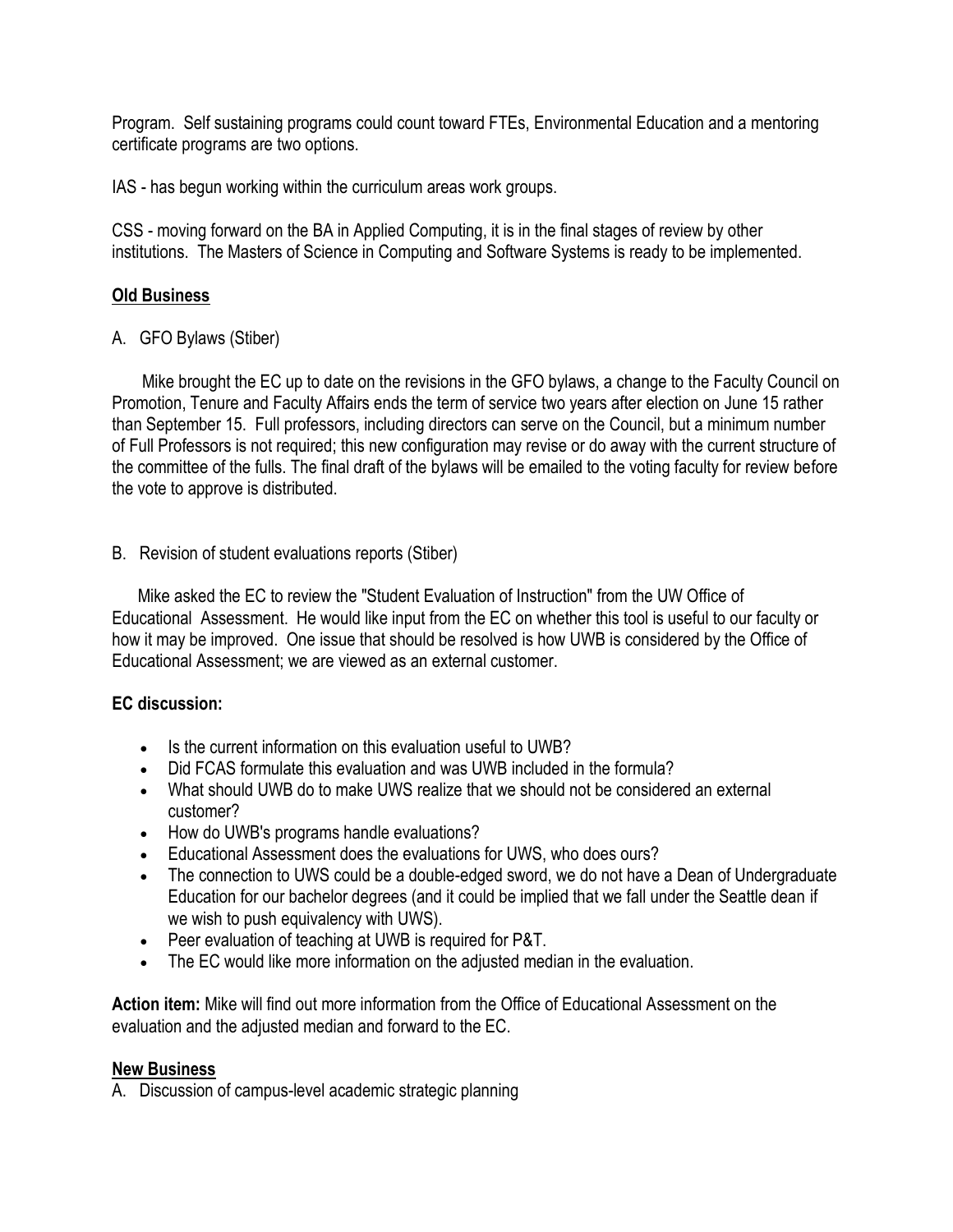Mike opened discussion on campus-level academic strategic planning with the program planning process that the GFO developed from faculty feedback from the faculty forums and the proposed majors, minors and initiatives that came forward during the academic planning process. The suggestion from the GFO meeting was that themes be organized under umbrella groups for analysis. The EC recommended that the criteria for analyzing programs be based on the criteria that the ASTP group used - academic merit, employer demand and student demand. The EC drafted the STEM resolution to support the implementation of the ASTP recommendation to move forward with science, technology, engineering and math at UWB.

# **EC discussion:**

- We should look at models of strategic plans and decide on a vision for UWB.
- Academic planning at UWB happens at the program level, but is not coordinated at the campus level.
- The EC supported the ASTP report because it was not getting strong support at the program level.
- Interdisciplinary teaching has always been our vision, how do we make it real?
- Several of our goals for this process lead in different directions.
- The legislation for a university in Everett will impact our decisions.
- What is UWB's strategic position on the Everett campus?
- This is a critical area for faculty to have a voice in deciding.
- We have to identify signature themes for UWB.
- How do we stimulate the development of new proposals, which ones can we afford to do?
- What is the best way to invest our resources on a limited budget?
- How do we shape our future in a coherent way?
- What will be our relationship to other campuses?
- How should we assume our role with the North Sound campus?
- Some themes that UWB could consider:
- \* Public Health
- \* Educational Sustainability
- Degree programs will come out of themes and development of pathways for students into the programs could also result from development of themes.

Tom had some options for UWB to consider in relation to the North Sound campus:

- 1. UWB could become a liberal arts college on a different site, build dorms and build from the freshman up.
- 2. Do not complete with UWE, do not develop programs in the same areas. UWB would not develop technology, but this may hurt us.
- 3. Develop a network campus with UWS with extended studies office. Students could shuttle between campuses.
- 4. Work as a single campus UWB and UWE North Sound campus Bothell, Everett, Friday Harbor, Bellevue and beyond.